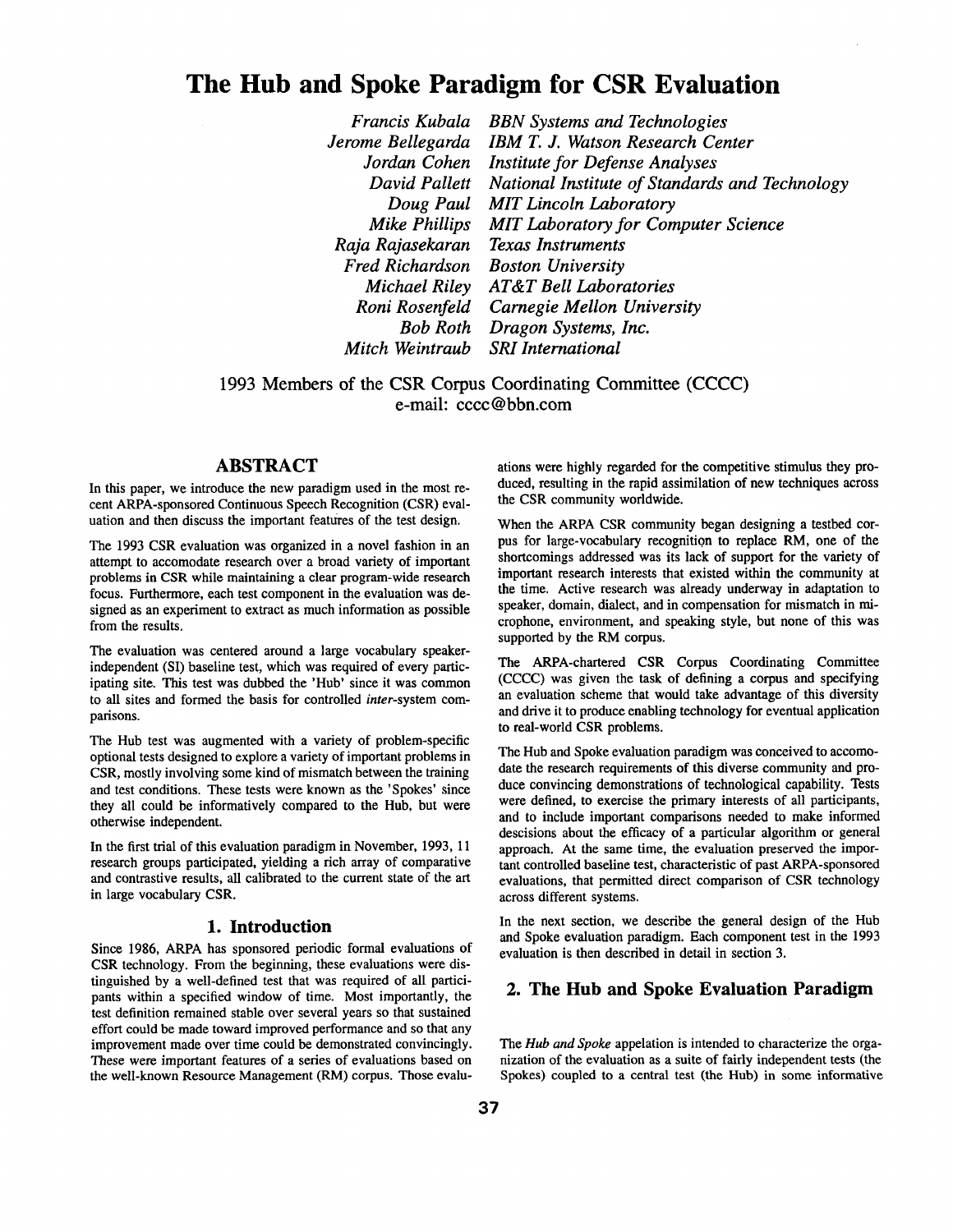fashion. The Hub test is further distinguished by being an abstract representation of a fundamentally important problem in CSR and by being the only test required of all participants in the evaluation. It forms the basis for all informative *inter-system* comparisons.

The Spoke tests, on the other hand, are abstractions of problems of somewhat less central importance in CSR and evaluation on them is optional. They are the research sandbox, if you will, where new problems and methods can be introduced and evaluated speculatively, without requiring agreement of the entire ARPA CSR community. They are specifically designed to permit *intra-system*  comparisons of algorithms and methods for problems that often involve a mismatch between training and test data. The Spoke tests can all be informatively compared to the Hub test but they are otherwise independent.

Every Hub or Spoke test was structured to produce a primary result for each system evaluated as well as one or more contrastive conditions designed to measure the effect of an algorithm or approach on the problem under study. For instance, the primary result might have featured a noise compensation algorithm while a contrastive test, on the same data, might have required that the compensation be disabled. Comparing these two results demonstrates the efficacy of the compensation.

The primary conditions are designated the P0 condition. In general, they are unconstrained with respect to the lexicon and acoustic or language model (LM) training allowed. The contrastive condition(s) are designated as  $CX (X = 1,2, ...)$ . The first contrast test (designated C1) normally specifies that an adaptive or unconstrained feature of the primary test be disabled or constrained so that the effect of the primary feature can be measured in isolation. This contrast is usually required. Additional contrastive tests (either required or optional) may be specified to calibrate the data or evaluate the featured algorithm on additional data.

The CI contrast condition in the Hub test has special importance in the overall evaluation design. This condition specifies exactly the acoustic training data allowed and the precise LM to be used. These easily-varied parameters of the test are held fixed in this one condition in order to focus attention solely upon the acoustic modeling power of each system tested. Although fixed, the amount of training data permitted and the quality of the LM used in the C1 test are near state-of-the-art. This controlled test therefore establishes a convincing baseline which allows a direct comparison between all systems in the evaluation.

The P0 primary condition in the Hub also occupies an exalted position within the evaluation framework. It is designed to test the current capability on a central problem in CSR. In a single number, results from this test quantify the meaning of state-of-theart in large-vocabulary continuous speech recognition.

#### Terminology

Several useful terms are defined here that describe important features of the evaluation.

*A session* implies that the speaker, microphone, and acoustic environment all remain constant for a group of utterances.

*A static SI* test does not offer session boundaries or utterance order as side information to the system, and therefore implies that the speaker, microphone, and environment may change from utterance to utterance. Functionally, it implies that each utterance must be recognized independently of all others, yielding the same answers for any utterance order (or the same expectation, in the case of a non-deterministic recognizer).

*Unsupervised incremental adaptation* means that the system is allowed to use any information it can extract from test data that it has already recognized. It implies that session boundaries and utterance order are known to the system as side information.

*Supervised incremental adaptation* means that the correct transcription is made available to the system after each utterance has been recognized. It also implies that session boundaries and utterance order are known to the system as side information. This recognition mode models the scenario in which the user incrementally corrects the system response after each utterance.

### **3. The 1993 Hub and Spoke Evaluation**

The Hub and Spoke evaluation paradigm was first used for ARPA CSR evaluation in November, 1993. The entire test suite for this evaluation consisted of 2 Hub tests and 9 Spoke tests. Each of these tests is described in detail below.

| Designation                        | Vocabulary |
|------------------------------------|------------|
| <i>THE HUB</i>                     |            |
| H <sub>1</sub> . Read WSJ Baseline | 64 K       |
| H2. 5K-Word Read WSJ Baseline      | 5K         |
| <i>THE SPOKES</i>                  |            |
| S1. Language Model Adaptation      | unlimited  |
| S2. Domain-Independence            | unlimited  |
| S3. SI Recognition Outliers        | 5Κ         |
| S4. Incremental Speaker Adaptation | 5Κ         |
| S5. Microphone-Independence        | 5Κ         |
| S6. Known Alternate Microphone     | 5Κ         |
| S7. Noisy Environments             | 5Κ         |
| S8. Calibrated Noise Sources       | 5K         |
| S9. Spontaneous WSJ Dictation      | unlimited  |

The abstract problem represented by all the tests in the 1993 evaluation was the dictation of news stories, with an emphasis on financial news stories. Most of the tests in the 1993 evaluation used speech data from subjects reading selected articles from the Wall Street Journal. The prompting texts for the WSJ-based tests came from the pre-defined evaluation test text pools specified in the WSJ0 corpus [3] which consists of articles from the Wall Street Joumal published during the years 1987-1989.

Typical tests used 10 subjects reading 20-40 sentences each. Each test had equal numbers of male and female subjects. The Sennheiser HMD-410 close-talking, noise-canceling microphone was the primary one used.

Unless otherwise noted, the default side information given to the system was as follows. Speaking style, general environment conditions (quiet or noisy), and microphone identity were known. Speaker gender, specific environment conditions (room identity), session boundaries and utterance order were unknown unless noted otherwise. Collectively, these defaults imply that static SI conditions were the default.

# **3.1. The 1993 Hub**

The Hub for 1993 was split into two tests differing in vocabulary size (64K and 5K-words). The smaller test was included to provide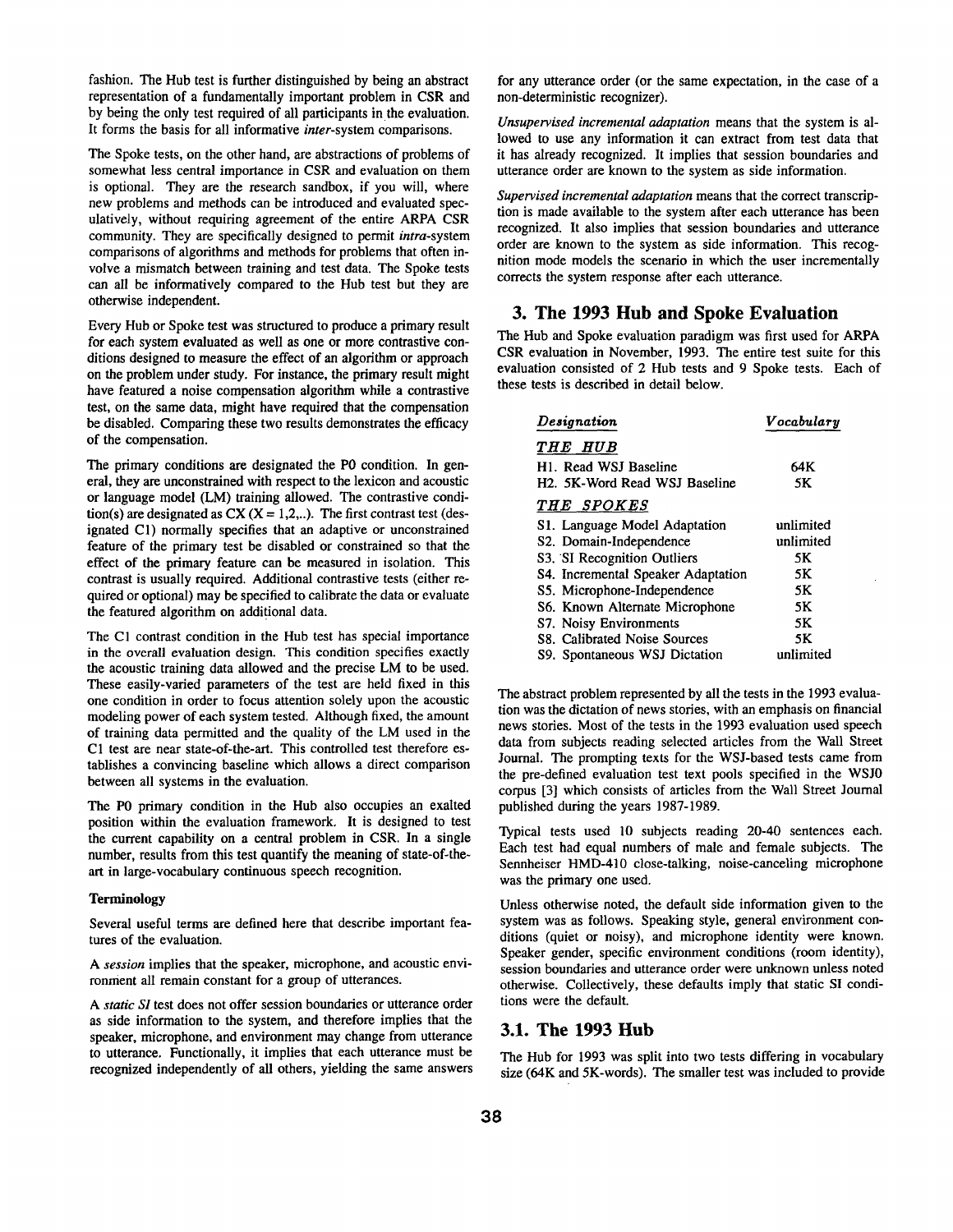a computationally tractable test for sites that were not prepared at the time to handle the larger vocabulary at the time.

#### **HI. Read WSJ Baseline**

The paramount Hub test (H1) was designed to measure state-ofthe-art performance on a large-vocabulary SI test, using clean test data well-matched to the training data. The prompting texts for the HI test came from the pre-defined 64K-word WSJ0 text pools. These texts excluded paragraphs that contained words outside the 64K most frequent from the WSJ0 corpus.

The primary HI (H1-P0) test allowed any language model (LM) or acoustic training data to be used. In addition, the temporal order of the utterances and the location of subject-session boundaries in the utterance sequence was given to encourage the use of unsupervised incremental adaptation techniques.

To permit direct comparisons of acoustic modeling technology between different systems, the HI test contained a required contrastive test (H1-C1) that controlled the amount of training data and specified the LM statistics. This contrast was run as a static SI test, so utterance order and session boundaries were not given to the system.

For H1-C1, the acoustic training data was limited to 37.2K utterances (about 62 hours of speech) drawn from one of two segments of the combined WSJ0 and WSJ1 corpora. One segment was made up of speech data from 284 subjects (SI-284) who produced 100- 150 utterances each. The other segment had 37 subjects (SI-37) who produced either 600 or 1200 utterances each. Evaluating sites were free to choose either acoustic training corpus.

The common required LM specified for the H1-C1 test was produced by Doug Paul at MIT Lincoln Laboratory. It was a 3-gram backoff LM estimated from approximately 35M words of text in the 1987-89 WSJ0 text corpus. Its lexicon was defined as the 20K most frequent words in the corpus, hence, the test contained some words outside the vocabulary. For the closed-vocabulary version of the 20K trigram LM, the perplexity is about 160.

An optional contrast, H1-C2, was specified with a companion 20Kword bigram LM produced by Doug Paul. All other conditions were identical to H1-CI.

#### **H2. 5K-Word Read WSJ Baseline**

The smaller 5K Hub test used prompting texts from the 5K-word text pools specified in the WSJ0 corpus. These articles were filtered to discard paragraphs with more than one word outside of the 5K most frequent words in the corpus.

Similar to the H1-P0 test, the primary H2 test (H2-P0) allowed any language model (LM) or acoustic training data to be used and also allowed unsupervised incremental adaptation.

The required H2-C1 was scaled down, however, to reduce the computational burden of participation. The acoustic training data was limited to 7.2K utterances (about 12 hours of speech) drawn from either the short-term or long-term subject segments of the combined WSJ0 and WSJI corpora. Here, the short-term subjects numbered 84 (SI-84), compared to 12 (SI-12) subjects for the long-term segment.

A common 5K-word bigram LM, produced at MIT Lincoln Laboratory was required for H2-CI. This LM was nominally a closedvocabulary grammar. The lexicon was constructed by including all the words from the test truth texts and then adding words from WSJ0 word-frequency-list until 5K words were accumulated. Due to subject variability in reading the prompting texts, a few words were produced that were outside the specified vocabulary. The perplexity of the standard 5K closed-vocabulary LM is about 80 for the bigram and 45 for the trigram.

## **3.2. The 1993 Spokes**

There were 9 Spoke tests in the 1993 evaluation that were designed to support the major interests of the participating sites at the time. Most of them are designed to study problems involving a mismatch between the training and test data.

Spokes S1 and S2 supported problems in LM adaptation primarily. S3 and S4 were targeted at speaker adaptation methods. Adaptation to microphone was the focus of Spokes \$5 and \$6. Ambient noise was considered in \$7 and \$8. Spoke \$9 looked at data from a potential application for large-vocabulary CSR - spontaneous dictation of news stories from print-media journalists.

All Spokes except S1, \$2, and \$9 used read-speech from the WSJ0 5K-word prompting texts. The channel and noise compensation Spokes, S5-S8, used data from a variety of secondary microphones. All other Spokes used data from the Sennheiser microphone.

In each Spoke below, the primary test represents the abstract problem of interest. The system is generally the least constrained for the primary condition but run on data that is somehow mismatched to the training data. The contrastive tests then attempt to expose information by constraining some feature of the primary system or data. Most often the first contrast (C1) constrains the *system* to show the efficacy of an algorithm used in the primary test. Other contrasts, which may vary in number from Spoke to Spoke, will often be run on the matched *data* to calibrate the problem and estimate upper-bound performance.

Since the purpose of the Spoke tests is to calibrate the effectiveness of an algorithm or approach within a single system, sites are free to choose their system parameters for the primary condition as they see fit. That means, however, that direct comparisons between systems cannot be made without suitable caution. Unless the system details are well understood, the reader could unknowingly end up comparing a system using a bigram LM to one using a trigram, for instance, and thereby draw a completely inappropriate conclusion. In general it is advisable to make only *intra-system* comparisons between results in all Spoke tests.

#### Sl. Language Model Adaptation

This Spoke was concerned with the problem of within-domain sublanguage adaptation. The data was read-speech prompted from unfiltered texts of 1990 WSJ publications. Articles were selected with a minimum of 20 sentences.

For the primary test (S1-P0) the vocabulary was closed and the recognition mode was specified as supervised incremental adaptation, so a system was allowed to know all words that could occur and was given the correct answer after each utterance was recognized. The sequential order of the utterances and the article boundaries were known. The LM training was restricted to the 1987-1989 WSJ0 texts so that it predated any of the test data.

The required contrast, S1-C1, repeated the same test with the LM adaptation disabled. An optional contrast, S1-C2, specified unsupervised incremental LM adaptation (the vocabulary was dosed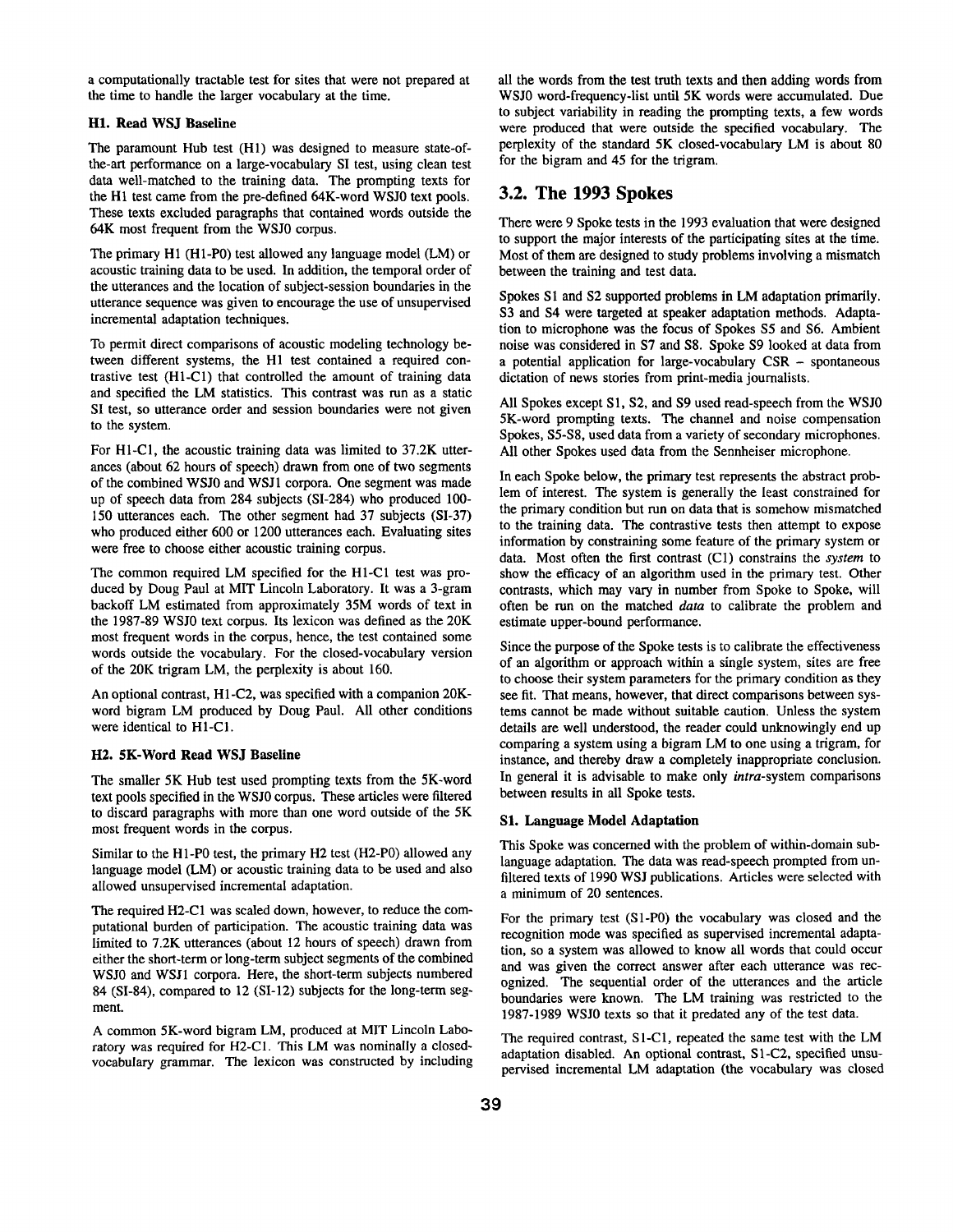but the correct answer was not given).

For reporting results, the test data was partitioned into four parts that were distinguished by their position within the articles. Separate word error rates were given for utterances I-5, 6-10, 11-15, and 16 or greater in a given article. This was done to observe the effect of the LM adaptation as a function of the amount of context available to it.

### **\$2. Domain-Independence**

The purpose of this Spoke was to evaluate techniques for dealing with a newspaper domain different from the training. The data was prompted from articles drawn from the San Jose Mercury (SJM) newspaper.

The primary test allowed any acoustic or LM training with the restrictions that no training be used from the San Jose Mercury itself and that no use could be made of knowledge of the paper's identity. Two required contrastive tests then calibrated the S2- P0 system on the WSJ-based H1 data, and conversely, the H1-P0 system on the SJM-based \$2 data.

As it happened, no site evaluated on this Spoke in 1993.

#### **\$3. SI Recognition Outliers**

This Spoke was designed to study speaker adaptation for non-native speakers of American English, a group for which recognition performance is often very degraded. The goal of the test was to reduce this degradation by using limited enrollment data from each of these speakers to adapt the system to them.

The data was read-speech from the 5K-word WSJ texts similar to the H2 data. It was produced by ten subjects whose first languages included, French, Spanish, German, Danish, Japanese, Hebrew, and British English.

The primary test allowed use of 40 utterances of rapid-enrollment data collected from each of the test speakers. The required S3-CI contrast was then run with the adaptation disabled to measure its effectiveness. A second required contrast test ran the S3-P0 adaptive system on the H2 data to see the effect of the adaptation on native speakers of the language. All tests were static SI recognition tests.

#### **S4. Incremental Speaker Adaptation**

Spoke S4 was directed specifically toward incremental speaker adaptation for native speakers. The goal was to improve on the baseline SI performance by adapting to each test speaker individually.

The 5K-word WSJ read data for this Spoke differed from the H2 data only in that each speaker produced 100 utterances so that the convergence of the adaptation algorithms could be observed over a longer session from each speaker.

The primary test specified unsupervised incremental adaptation. The required \$4-C1 contrast was run with the adaptation disabled. An optional test, \$4-C2, allowed supervised incremental adaptation for comparison with the primary test.

For reporting results, the test data was partitioned into four parts that were distinguished by their position within the sessions. Separate word error rates were given for utterances 1-25, 26-50, 51-75, and 76 or greater within a given session. This was done to observe the effect of the speaker adaptation as a function of the amount of context available to it.

To measure the cost of the adaptation relative to the recognition, the ratio of the total runtime of S4-P0 to S4-C1 was also given as an auxilliary performance measure.

#### S5. **Microphone-Independence**

Spoke S5 exposed the system to a variety (10) of unknown microphones. Only unsupervised compensation algorithms were allowed for this Spoke. It was a static SI test as well, so that each utterance had to be considered in isolation.

The data was the same speech as the H2 data (5K-word WSJ), but collected in stereo recordings through the various secondary microphones. The selection of microphones included telephone (handset and speakerphone), lapel, hand-held, stand-mounted, and monitormounted ones. They included professional quality microphones as well as consumer grade devices.

The primary test demonstrated the unsupervised compensation algorithm. The required \$5-C1 test ran with the compensation disabled to show the degradation due to the mismatched channel. This condition calibrates the mismatched channel problem.

The \$5-C2 test required the S5-P0 system (compensation enabled) to be run on the matching stereo channel from the Sennheiser microphone to observe the effect of the compensation on data that was matched to the training. An optional \$5-C3 contrast calibrated the \$5-C1 system (compensation disabled) on the stereo Sennheiser data to set the upper-bound matched-channel performance level.

These 4 conditions define the space of the mismatched channel problem completely. The ideal result is that the compensated mismatched condition (S5-P0) works as well as the uncompensated matched condition (\$5-C3), and that the compensation doesn't hurt when used on the matched data (S3-C2).

#### **\$6. Known Alternate Microphone**

Spoke S6 exposed the system to two microphones whose identities were known, but that differed from the microphone used in the training. One was a telephone handset and the other was a high-quality directional stand-mounted microphone placed about 18 inches from the subject's mouth. The goal of the test was to make the performance of the mismatched (but known) channel the same as the matched channel data.

The test data was produced from the 5K-word WSJ prompts. The test mode was static SI recognition. Simultaneous stereo recordings were also made through the Sennheiser microphone to calibrate the channel mismatch.

To facilitate adaptation to the known microphone, an additional set of stereo recordings were made for both microphone types paired with the Sennheiser from I0 training speakers. This adaptation data was the only data allowed from the target microphones.

The primary test demonstrated an adaptation algorithm and allowed the use of the stereo microphone-adaptation data. There were two required contrasts. S6-C1 ran with the adaptation disabled for comparison to the primary test. \$6-C2 ran the S6-C1 system (adaptation disabled) on stereo Sennheiser data to set the baseline performance for the matched-channel condition. Separate error rates are reported for the two microphones.

The telephone data was routed through the local Palo Alto digital network, but sampled on wide-band analog lines in the inter-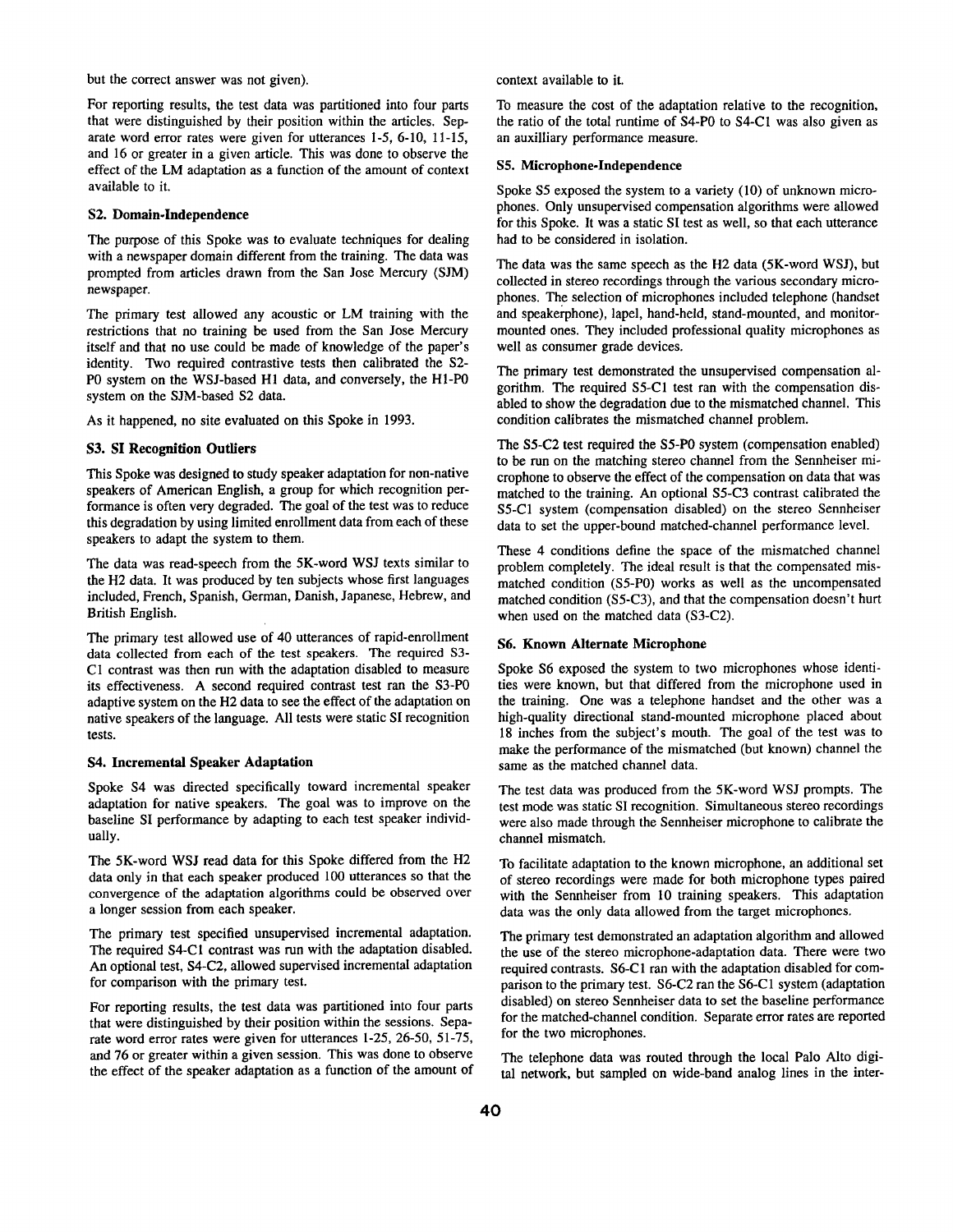nal phone system at SRI. Just prior to the 1993 evaluation, problems with this collection procedure were discovered that resulted in marked differences between the microphone-adaptation data and the development test data for this Spoke. Any algorithms that used the adaptation data may have been adversely affected by this difference.

#### **S7. Noisy Environments**

This Spoke featured the same two microphones used in S6 but placed them in noisy environments with a background A-weighted noise level ranging over 55-68 dB. Sennheiser data from stereo recordings was also produced for calibration tests. The goal of the test was to minimize the difference in performance between the noise-cancelling Sennheiser microphone and the alternate microphones (telephone handset and far-field stand-mounted microphone).

The two environments sampled were large rooms housing an open computer laboratory and a mechanical equipment laboratory. Noise in the computer lab came from the surrounding equipment and normal human traffic around the lab. In the mechanical lab, the noises were generated by parcel sorting equipment.

The test data was from the 5K-word WSJ prompts. The test mode was static SI recognition. As in Spoke S6, use of the stereo microphone-adaptation data was permitted.

The primary test demonstrated a noise compensation algorithm and the required S7-C1 contrast ran with the compensation disabled. A second required test, S7-C2, ran the S7-PO system on the stereo Sennheiser data to calibrate the baseline performance on the matched channel with most of the noise suppressed.

All data was run for each condition, but separate error rates are reported for each of four microphone-environment combinations.

#### **S8. Calibrated Noise Sources**

This Spoke exposed the system to two calibrated noise sources through the stand-mounted directional microphone used in S6 and S7. Stereo Sennheiser data was also collected for calibration. The two noise sources were pre-recorded music and talk-radio, set at SNR levels roughly corresponding to 20, 10, and 0 dB, measured through the stand-mounted microphone.

The test data was from the 5K-word WSJ prompts. The test mode was static SI recognition. As in Spoke *\$6,* use of the stereo microphone-adaptation data was permitted to adapt to the channel.

The primary test demonstrated a noise compensation algorithm and the required S8-C1 contrast ran the same system with the compensation disabled. A second required test, S8-C2, ran the S8-PO system (compensation enabled) on the stereo Sennheiser data to calibrate the compensation algorithm on the matched channel with most of the noise suppressed. An additional optional test, S8-C3, ran on the Sennheiser data again but with the S8-C1 system (compensation disabled) to set the baseline.

All data was run for each noise source and SNR, but separate error rates are reported for each of six noise-level combinations.

The data sets were calibrated by adjusting the noise source levels with the subject in place until a sample set of utterances produced the specified SNR levels as measured by software supplied by NIST. But due to the variability of the sources themselves and the observed tendency of the subjects to drift in the level of their response over the session, the SNR levels measured on the test data differ considerably in places from the target SNR.

#### **S9. Spontaneous WSJ Dictation**

The purpose of Spoke S9 was to simulate the application of largevocabulary CSR to the dictation of news stories. The data was collected from practicing print-media journalists who composed stories spontaneously as described in [I]. News topic were chosen at the discretion of the subject after a priming review of WSJ newspapers current at the time.

The primary test allowed any acoustic or LM training. There were two required contrasts. S9-C1 tested the S9-PO system on the H1 data, measuring the change in performance on read WSJ due to generalizing toward spontaneous data. The S9-C2 test ran the HI-C1 (controlled Hub baseline) on the S9 data to calibrate the difficulty of the spontaneous data.

# **4. Summary**

In the first trial of the Hub and Spoke evaluation paradigm in November, 1993, 11 research sites participated, including 5 sites outside the ARPA community. The result was a rich array of comparative and contrastive results on several important problems in large vocabulary CSR, all calibrated to the current state-of-theart performance levels. A complete listing of the numerical results can be found in 121. For interpretive results, the interested reader should consult the comtemporary papers of the participating sites.

Two cautions are in order when attempting to interpret these results. First, since the acoustic training and development test data were distributed quite late, and since the Hub and Spoke paradigm was under development up to two months prior to the evaluation, a considerable burden was imposed on the participants who were rushed through the data processing and system training steps and were often denied a complete understanding of the rules. Some anomalies in the results did occur due to these undesirable circumstances.

Secondly, it's important to remember that the only tests for which fair and informative direct comparisons can be made across systems (and sites) are the controlled C1 contrasts for either of the two Hub tests. All other tests are designed to produce informative comparisons only within a given system run in two contrastive modes. So in general, only intra-system comparisons should be made on the Spoke tests.

The Hub and Spoke evaluation paradigm appears to have met the competing requirements of supporting the variety of important research interests within the ARPA CSR community while providing a mechanism to focus that work into well-defined and competitively charged evaluations of enabling technology. It is a flexible framework that encourages work in diverse problems in CSR.

It is also a very structured framework that treats all tests conducted in an evaluation as if they were scientific experiments, specifying controls where appropriate to maximize the amount of information contained in the results. This structure also helps keep the effort of the participating research community focused around a productive core of problems. If the Hub and Spoke paradigm is to be truly successful, however, it will need to sustain that focus over time in a manner analogous to the very successful Resource Management based evaluations of the late 1980's.